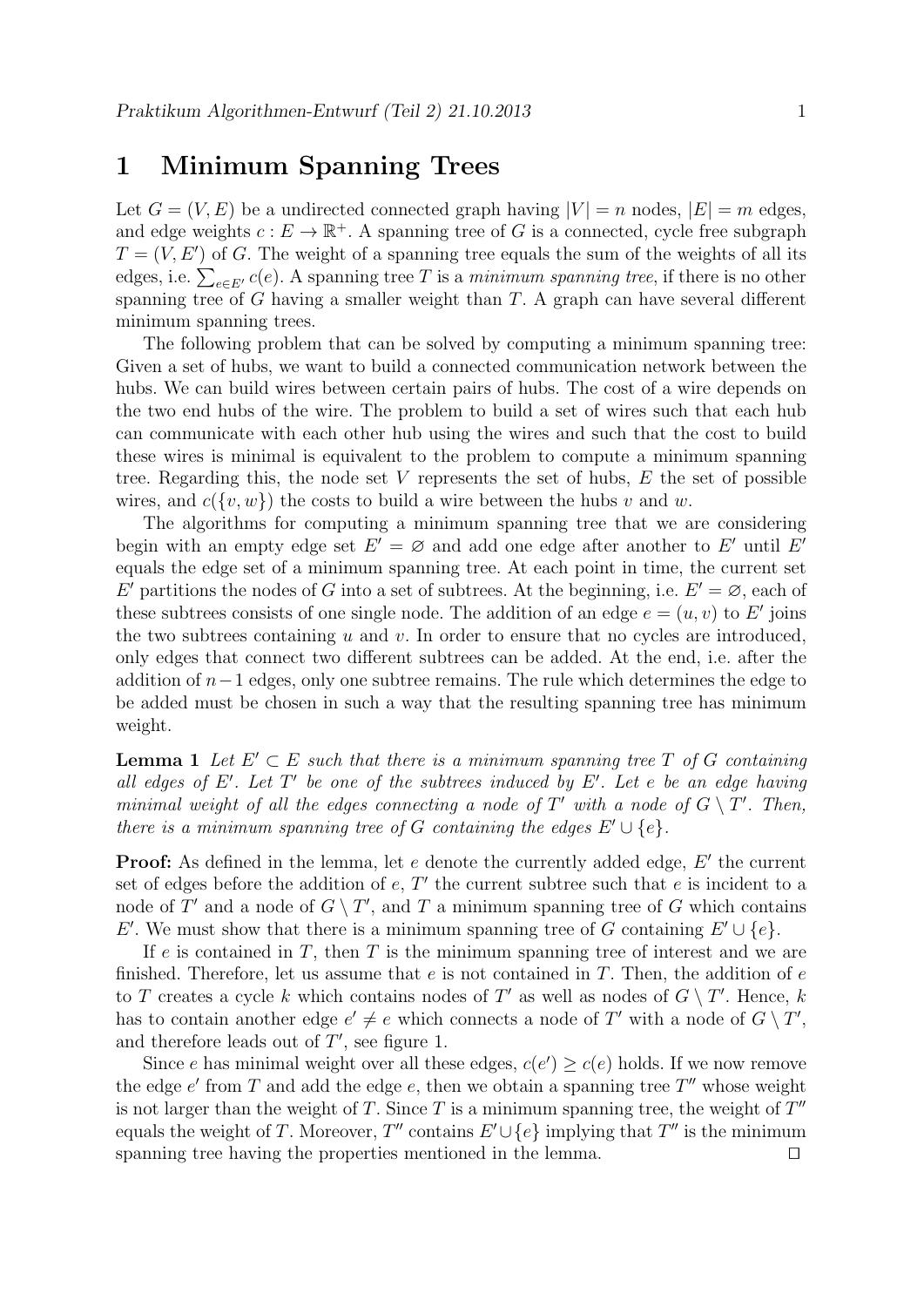

Abbildung 1: Sketch for the proof of Lemma 1

This lemma tells us that we can compute a minimum spanning tree in the following way: We start with an empty edge set  $E'$  (which is always a subset of the edge set of a minimum spanning tree), and at each step we add an edge  $e$  to  $E'$  which leads out of one of the current subtrees and has minimal weight with respect to all such edges.

## 1.1 Algorithm of Kruskal

The algorithm of Kruskal considers the edges of the graph in ascending order regarding their edge weights. (If two edges have the same weight, they can be ordered arbitrarily). If the currently considered edge  $e$  connects two nodes which are part of the same subtree, then this edge is discarded and not added to  $E'$ . If, on the other hand,  $e$  connects two different subtrees, then  $e$  is added to  $E'$  and, by doing this, both subtrees are merged into one single subtree.

Since the algorithm only adds edges  $e$  to  $E'$  which have minimal weight regarding the edges which are still candidates for minimum spanning tree edges, the condition of Lemma 1 is satisfied, and the algorithm finishs with a minimum spanning tree.

For an efficient implementation of the algorithm of Kruskal, there are two crucial points regarding the running time: first, we have to think how we can iterate over the edges in ascending order regarding the edge weights; second, it is not clear how we can efficiently find out if the end nodes of the current edge  $e$  is part of the same subtree (or not).

To solve the first problem, there are two methods: We can simply sort the edges in time  $O(m \log m) = O(m \log n)$  regarding their weights at the beginning of the algorithm, or we use a priority queue. A priority queue is a data structure Q which offers at least the following operations in an efficient manner:

• INSERT $(e, p)$ : insert element e with priority p into Q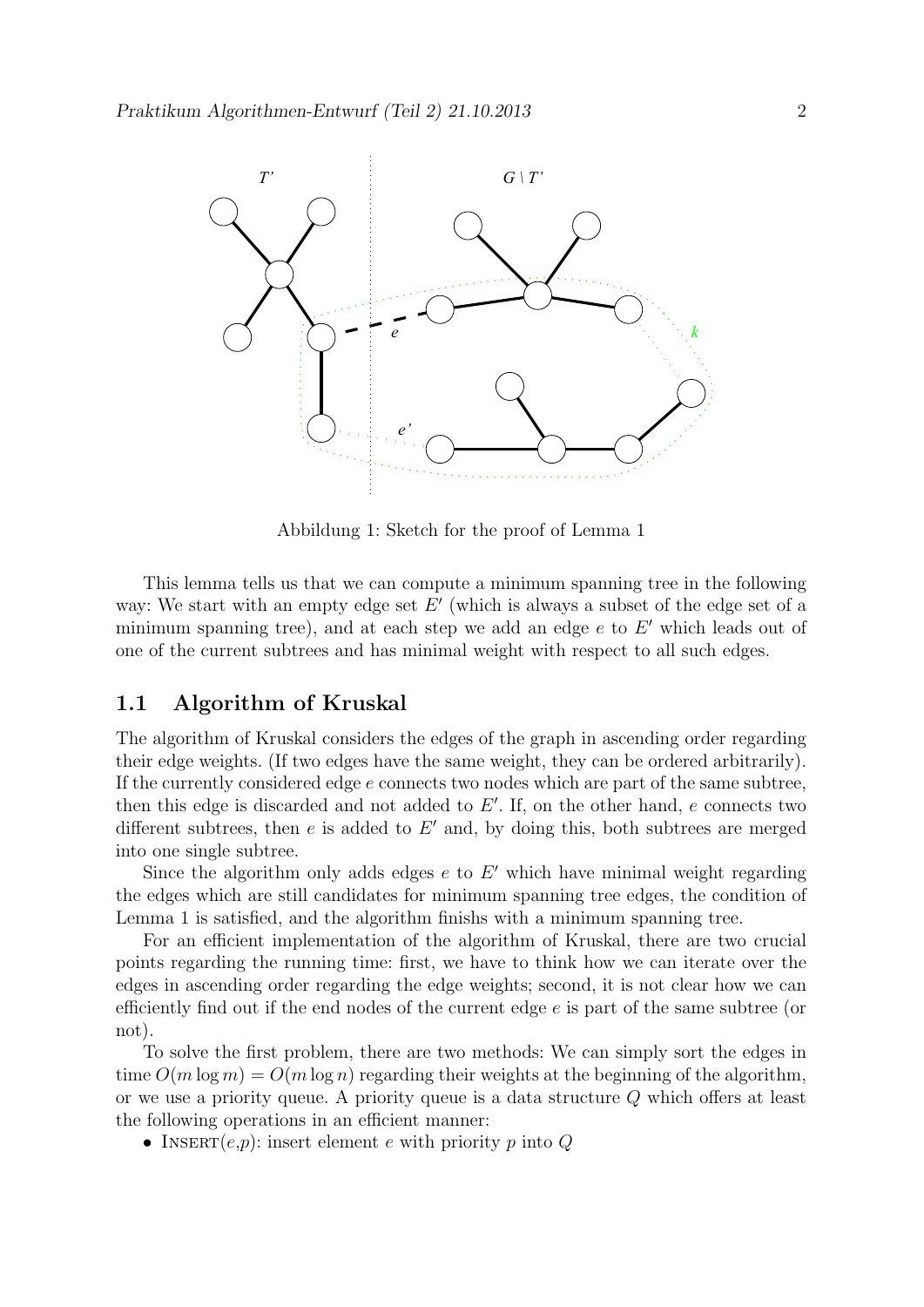- DECREASEPRIORITY $(e, p)$ : decrease the priority of an element e of Q to p (e has to have at least priority p at that moment to execute this operation).
- DELETEMIN(): return an element of  $Q$  having the lowest priority of all the elements of Q and delete this element of Q.

If priority queues are implemented using Fibonacci heaps, then the (amortized) running time of INSERT and DECREASEPRIORITY is  $O(1)$  and the running time of DELETEMIN is  $O(\log n)$ , if Q contains n elements at that moment. LEDA provides such priority queues as **p\_queue** or as **node\_pq** (for the nodes of a graph).

At the beginning of the algorithm of Kruskal, every edge can be added to the priority queue having its weight as its priority in time  $O(m)$ . The operation DELETEMIN is then used to find the next candidate edge. Each DELETEMIN needs  $O(\log m) = O(\log n)$ time. If the minimum spanning tree is computed after processing  $\ell$  edges, the time needed for all priority queue opeations is in  $O(m + \ell \log n)$ . In the worst case this equals  $O(m \log n)$ . The worst case is attained when the edge with the largest weight is part of any minimum spanning tree which implies that each edge has to be processed. However, the implementation with priority queues can be advantageous if fewer edges must be processed.

The second problem was to find out if the two end nodes of an edge are part of the same subtree or not. This is a so called union/find problem: we want to dynamically manage the partition of a set into disjunct subsets such that only the operations FIND ("which subset contains a given element?") and Union ("union two subsets") will be executed. For this task there exist very efficient methods which, given a set of  $n$  elements, are able to execute  $k \geq n$  FIND and UNION operations in time  $O(k\alpha(k,n))$  where  $\alpha$ is the inverse Ackermann function which grows extremely slowly. In the context of our application we have to execute at most  $n - 1$  UNION and at most  $2m$  FIND operations. Hence, the total running time is in  $O(m\alpha(m,n))$ . LEDA provides Union/Find data structures as partition and node partition (specialized for partitions of the node set of a graph).

Since  $\alpha(m, n)$  grows much slower than  $\log m$  and  $\log n$ , respectively, the total running time of the algorithm of Kruskal having the described implementation is  $O(m \log n)$ .

## 1.2 Algorithm of Prim

The algorithm of Prim chooses an arbitrary node of G as a start node. At each step of the algorithm, always the subtree is considered that contains the start node. The algorithm adds and edge  $e$  to  $E'$  which leads out of the considered subtree and which has minimal weight of all edges leading out of this tree. By doing this, the tree containing the start node grows by one node at each step, and is a spanning tree after  $n-1$  steps.

It is easy to see that this edge choosing scheme satisfies the prerequisits of Lemma 1. Therefore, the algorithm of Prim returns a minimum spanning tree.

When this algorithm is implemented, we have to take into consideration how we can efficiently find the edge to be added to  $E'$ . This edge must have minimal weight over all edges connecting a node of the current subtree T with a node of  $G \setminus T$ . Here, too, a priority queue is a useful tool: we save all nodes of  $G \setminus T$  which are incident to an edge leading out of T in our priority queue Q. Let v be such a node of  $G \setminus T$  and let  $e_v$  be an